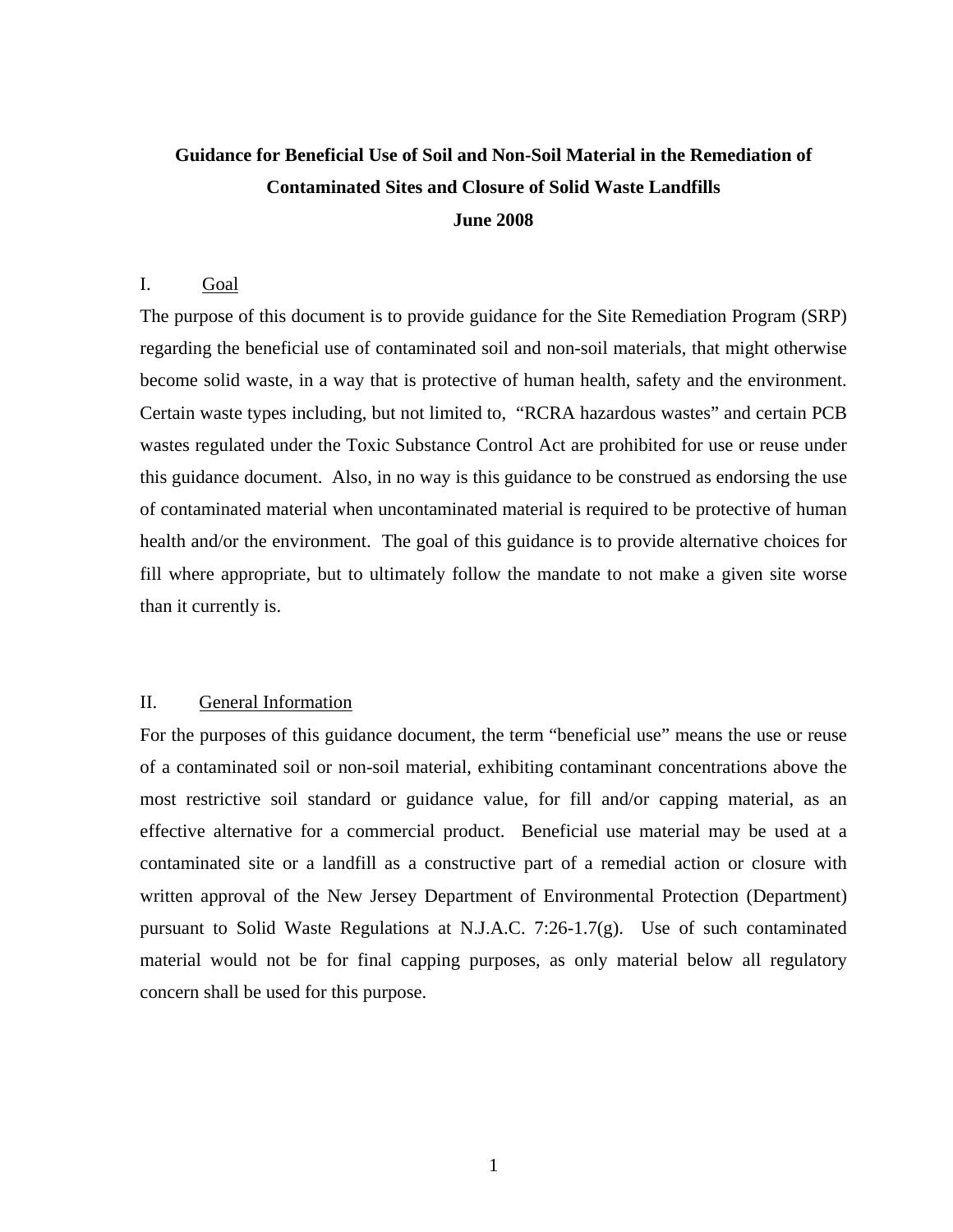Purposes where filling would be considered as an allowable part of the remediation include the following:

Leveling of the grade where insufficient material is on site and where reasonable changes in design will not eliminate the need for the material or where the Department approves the proposed design.

With Department approval, raising the elevation of the site in order to preclude flooding that might compromise the integrity of the selected remedial alternative, provided compliance with regulations including storm water control, flood hazard, and/or soil erosion area are achieved as well as any relevant permitting requirements to include those under the jurisdiction of the Land Use Regulation Program.

Material needs dictated by a cap design that is approved by the Department.

Exceptions approved by the Department on a case by case basis following a full review by the Department of the potential negative impacts and benefits.

"Soil" is defined within the Technical Requirements for Site Remediation, N.J.A.C. 7:26E-1.8 as "unconsolidated mineral or organic matter on the surface of the earth that has been subjected to and influenced by geologic and other environmental factors."

"Non-soil", for purposes of this guidance document, are those types of material that do not meet the definition of a "soil". Examples of non-soil material include, but are not limited to, coal ashes, asphalt millings, masonry fines, construction site fill, and construction and demolition screenings.

Dredged material and amended (or processed) dredged material are exempt from this guidance and will be subject to a separate guidance document to be drafted by the Department's Office of Dredging and Sediment Technology (ODST). The use of dredged material and amended dredged material at contaminated sites/solid waste landfills will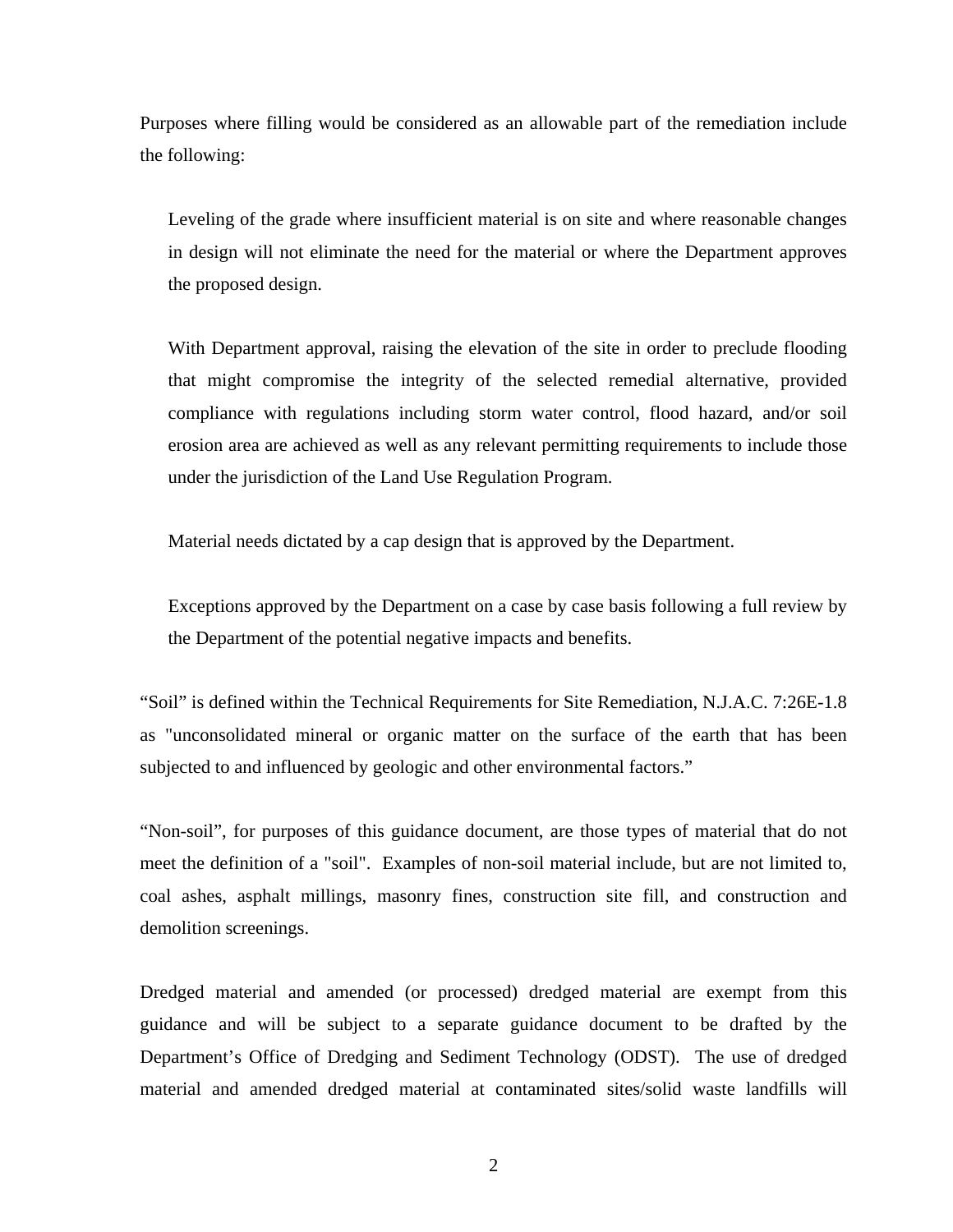continue to be evaluated on a case-by-case basis by the ODST and appropriate SRP personnel (i.e., Case Manager). Approval of the use of dredged material and amended dredged material at contaminated sites/solid waste landfills shall be issued in writing by SRP, in conjunction with an Acceptable Use Determination (AUD) from the ODST.

For purposes of this document, the term "site of origin" means the site from where the soil and non-soil material proposed to be utilized for beneficial use comes from or originates. The term "receiving site" means the existing contaminated site or solid waste landfill (collectively "site/ landfill") where the material will be used.

Soils proposed for re-use at a contaminated site or a solid waste landfill (a subset of contaminated sites), with contamination exceeding the Department's applicable soil standard or guidance (http://www.nj.gov/dep/srp/regs/rs/), shall not impact ground water or surface water quality or present a risk from direct contact or vapor intrusion into buildings. Therefore, sites that contain soils with contamination exceeding the applicable soil standard or guidance value shall have appropriate containment systems/engineering controls, (e.g., have an appropriate cap and barrier wall and gas control and leachate control systems), as approved by the Department. The installation of engineering controls/containment systems is also warranted due to the fact that contaminant mass will increase at the site/landfill when contaminated materials from an off-site source are used for beneficial reuse. The Department must ensure that these engineering controls/containment systems are installed at the site prior to the placement of the proposed reuse materials, to the extent practicable.

The use of any engineering controls shall include an approved long-term operation, maintenance, and monitoring program. Specific requirements for establishing and maintaining engineering and institutional controls (Deed Notices and Classification Exception Areas) are provided at N.J.A.C. 7:26E-6.1(e); -6.2(a) 18; and -8 et seq.

SRP will not approve the use of contaminated soil or non-soil material at an uncontaminated property/landfill as part of site remediation/landfill closure. This limitation shall also apply to sites that have previously been remediated and issued an unconditional No Further Action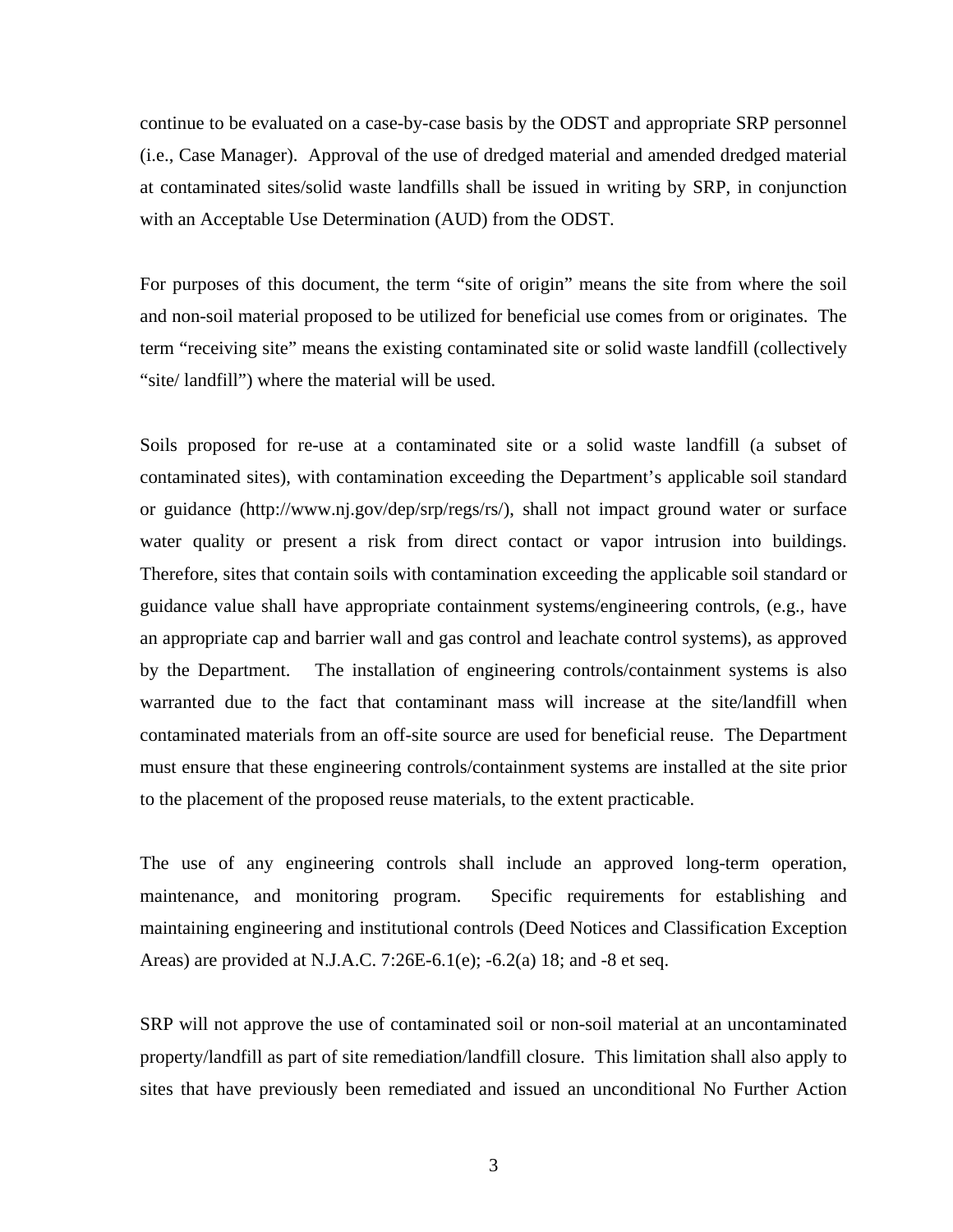Letter. The purpose of this restriction is to eliminate the potential for creating "new" contaminated sites and discharges to ground water as part of the remediation/closure process. Furthermore, the placement of material in areas also under the jurisdiction of the Pinelands Commission is unique because of the applicable non-degradation policy. The nondegradation policy shall be addressed appropriately by a proposal for material use or reuse. The probable outcome is the prohibition of the placement of the contaminated material.

Please note that the guidance will handle typical site remediation sites and landfills differently. The process for evaluating beneficial reuse proposals is the same for both types of sites. However, the two types of sites differ in that the extent to which the contaminant distribution present can be determined. Site remediation sites are generally delineated for the purpose of determining the best remedial options, and consequently, the contaminant distribution is relatively well defined. Furthermore, in many cases remedies (excavation, treatment, etc.) are applied which permanently reduce the threat posed by contaminants. Landfills are more typically characterized (rather than delineated) because many different contaminants are potentially present and their distribution pattern is likely more random. This approach to characterize landfills is largely justified by the presumption that a site-wide containment system will be employed that will be protective of any end use. Because of these differences, the approach to evaluating the receiving sites will necessarily differ between landfills and other more typical contaminated sites.

The last aspect of this guidance deals with the evaluation of the material that is being placed. It is recognized that there is greater uncertainty regarding contaminant presence and distribution at landfills and this makes risk evaluation more difficult. While it is acknowledged that not all landfills are worst case situations, actions that may unknowingly increase the contaminant concentrations of concern present certainly add to the potential issues. Because the evaluation of the material to be placed at landfills in part reflects the inability to delineate contamination at landfills, less detail will be available to determine the suitability of material to be placed. However, there is the expectation that all of this will be compensated for by the requirement of more protective remedial actions (full horizontal and vertical containment). Nevertheless, to be conservative, those landfill areas where receptors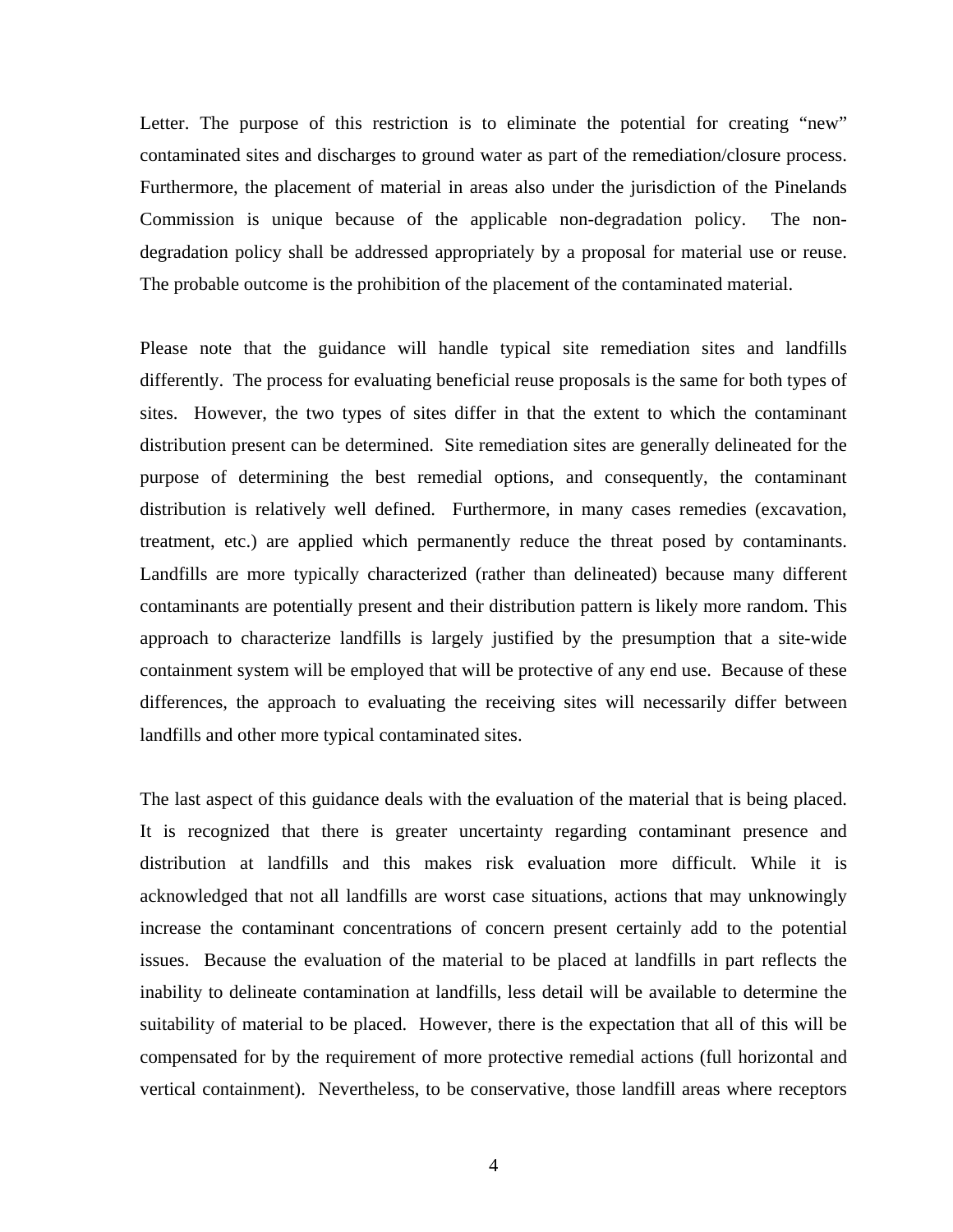are potentially in close proximity to significant contamination are not recommended at all for single family, residential construction. Facilities such as day cares, schools, etc., where the receptor may be of particular concern, should also be precluded. Furthermore, non-residential use, in general, is preferable to residential use because the differences in exposure reduce the potential adverse impacts of the contamination present.

The most preferred use is for open space such as for parks or "green projects" such as alternative energy generation projects (solar power is one example). Again such use minimizes the contaminant exposure concerns. It also reflects the position that it is much more difficult to construct buildings on landfills. The engineering properties of the underlying material present challenges and in the opinion of many, are not worth the potential liability incurred. This guidance will not try to resolve this issue, but instead will defer all responsibility to those certified experts in the design and engineering professions, who develop and will be required to warrant such construction. Please note that any such warranty must include a written justification that includes appropriate data and an evaluation of why construction should be permitted from a structural and geotechnical basis.

## III. Document Organization

The subsequent sections of this document are organized in a manner to allow the reader to identify the pertinent sections and obtain the needed direction to implement a beneficial reuse plan. A section by section description follows.

Section IV, Parts A, B, and C are similar in structure and describe the steps needed to implement a beneficial reuse plan for the three material sources this guidance covers. Each of Part A, B, and C deals with soil materials that strictly originate from on-site; soil materials that strictly originate from off-site, and all non-soil materials, respectively.

Section V describes the evaluation of the proposed receiving site. Part A is for contaminated sites typically remediated by the Department. Part B is applicable to the evaluation of landfill type sites.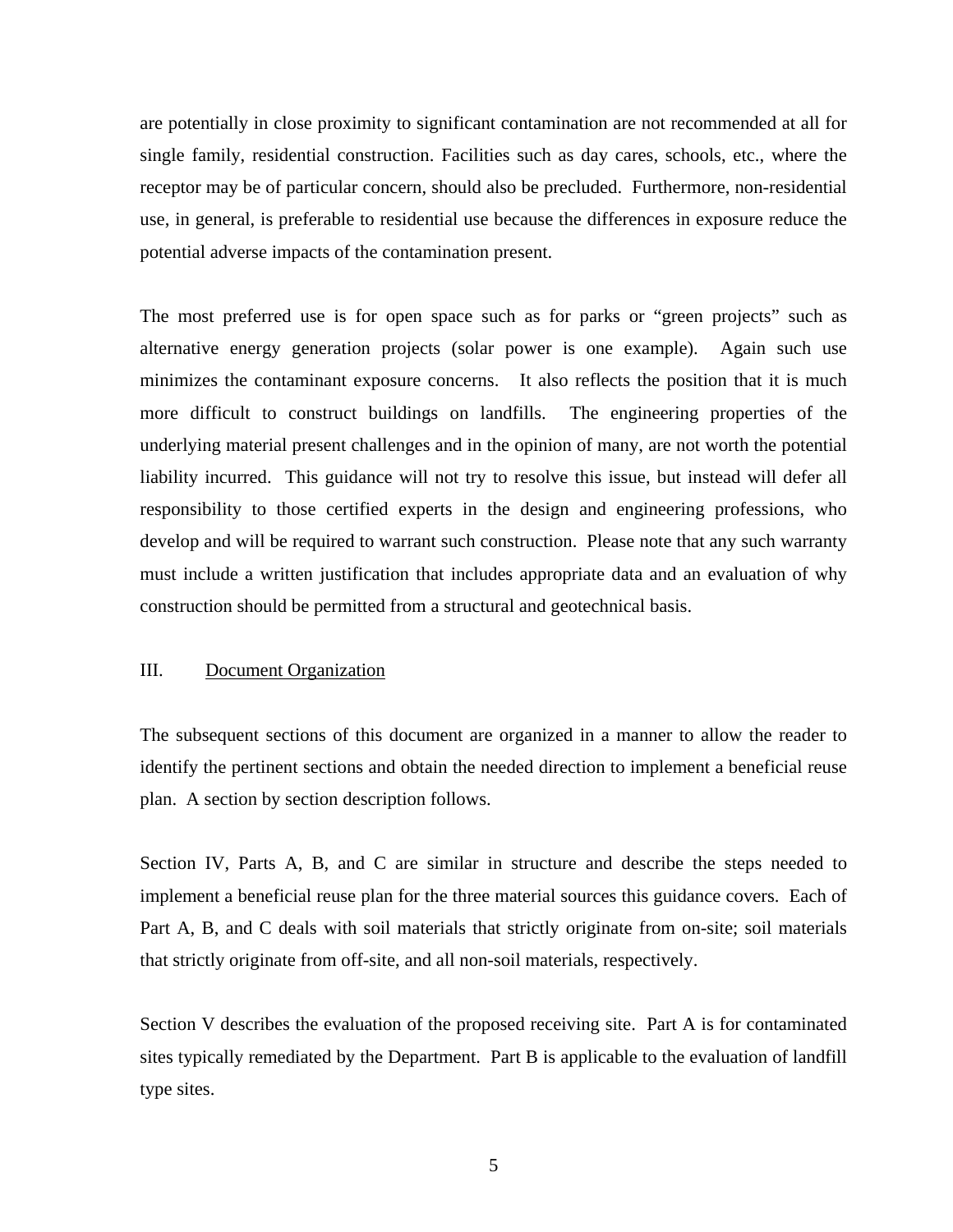Section VI describes the evaluation of the material proposed for placement at the receiving sites. Section VI, Part A is most applicable to material that has been delineated as part of the remedial investigation process. The maximum concentration of the material to be placed (derived in Section IV) is compared to the  $75<sup>th</sup>$  percentile of all the data from the receiving site for any given contaminant (from Section V). Section VI, Part B is where composite data are the basis of the evaluation of the material to be placed. In this case, for a given contaminant, the mean of all the data at the receiving sites (from Section V) is compared to the mean of all the data for the material being proposed for placement (from Section IV).

ATTACHMENT A describes the collection and analysis of material being proposed for placement where discrete data are not available for the evaluation. The resulting data are considered to be composite data.

## IV. Process for Evaluating Beneficial Reuse Proposals

A. Contaminated soil from on-site reused on the same remediation site (including landfills)

- 1. The person responsible for conducting the site remediation/landfill closure, who wants to use contaminated soil and/or historic fill (as defined in N.J.A.C. 7:26E-1.8) from on-site, shall prepare a soil reuse proposal (SRUP) consistent with the intent of the Technical Requirements for Site Remediation, N.J.A.C. 7:26E-6.4(d) and submit the SRUP to the assigned SRP Case Manager.
- 2. The SRP Case Manager shall, in concert with a Case Team and/or the Section Chief of the lead element, evaluate the SRUP utilizing all applicable Department regulations and policies (e.g., Technical Requirements for Site Remediation, Guidance Document for the Remediation of Contaminated Soils (June 1996, Revised 1998), the Solid Waste Rules at N.J.A.C. 7:26-2A.8b.13-18 (when appropriate), etc.) as well as evaluate the quality of the soil pursuant to the guidance in this document. The proposed reuse should not be approved if it is likely to result in a new area of concern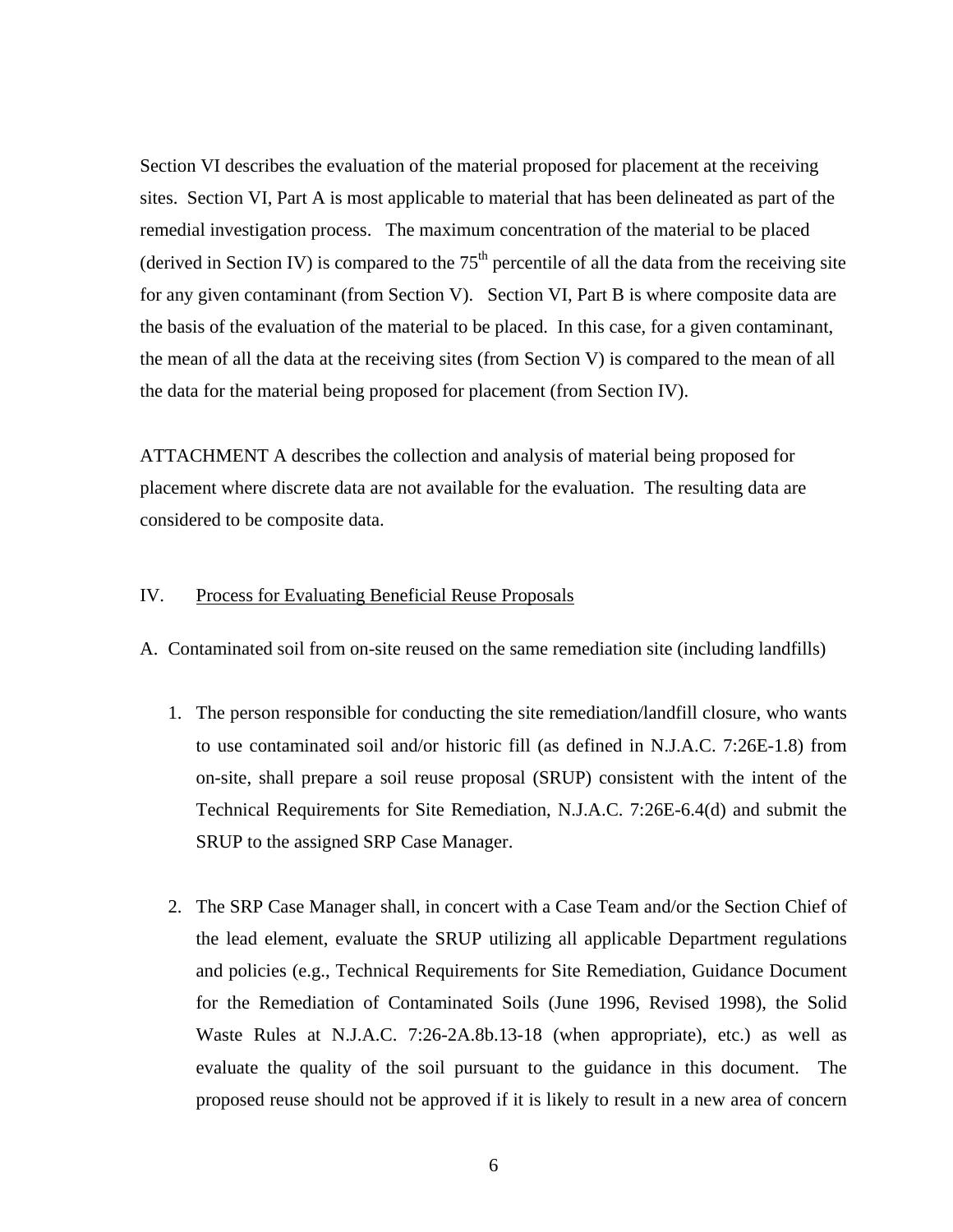or the potential for a new discharge to ground water or surface water. The proposed reuse shall also not be approved if doing so is counter to the site remedial goals as determined by the Department.

- 3. As per the current Technical Requirements for Site Remediation (N.J.A.C. 7:26E-1.4), the party responsible for conducting the remediation, excluding remediations of underground storage tanks storing heating oil for on-site consumption in a one to four family residential building, is required to make certain notifications prior to beginning remedial activities. This requirement is still applicable. However, approval by non-Departmental entities notified of the proposed actions would not be required for work to be initiated. This notification process should occur following Department approval of the SRUP.
- 4. Under the proposed rule, Notification of the Remediation of Contaminated Sites and Public Outreach (See 39 N.J.R. 2687(a), August 6, 2007 for proposal), there may be changes to the above. If adopted as anticipated, the notification would be by the person responsible for the remediation and would be by sign or letter at least two weeks prior to the initiation of remedial investigation and/or remediation. If the notification is by letter, there will be a specified list of recipients. Please note that requirements beyond this are likely and the source that needs to be ultimately consulted is the rule in its adopted form.
- B. Contaminated soil from off-site source used on the remediation site (including landfills)
	- 1. The person responsible for conducting the site remediation/landfill closure who wants to use contaminated soil and/or historic fill (as defined in N.J.A.C. 7:26E-1.8) from off-site at the receiving site, shall prepare a SRUP consistent with the intent of the Technical Requirements for Site Remediation, N.J.A.C. 7:26E-6.4(d) and submit the SRUP to the assigned SRP Case Manager.
	- 2. The SRP Case Manager shall, in concert with a Case Team and/or the Section Chief of the lead element evaluate the SRUP utilizing all applicable Department regulations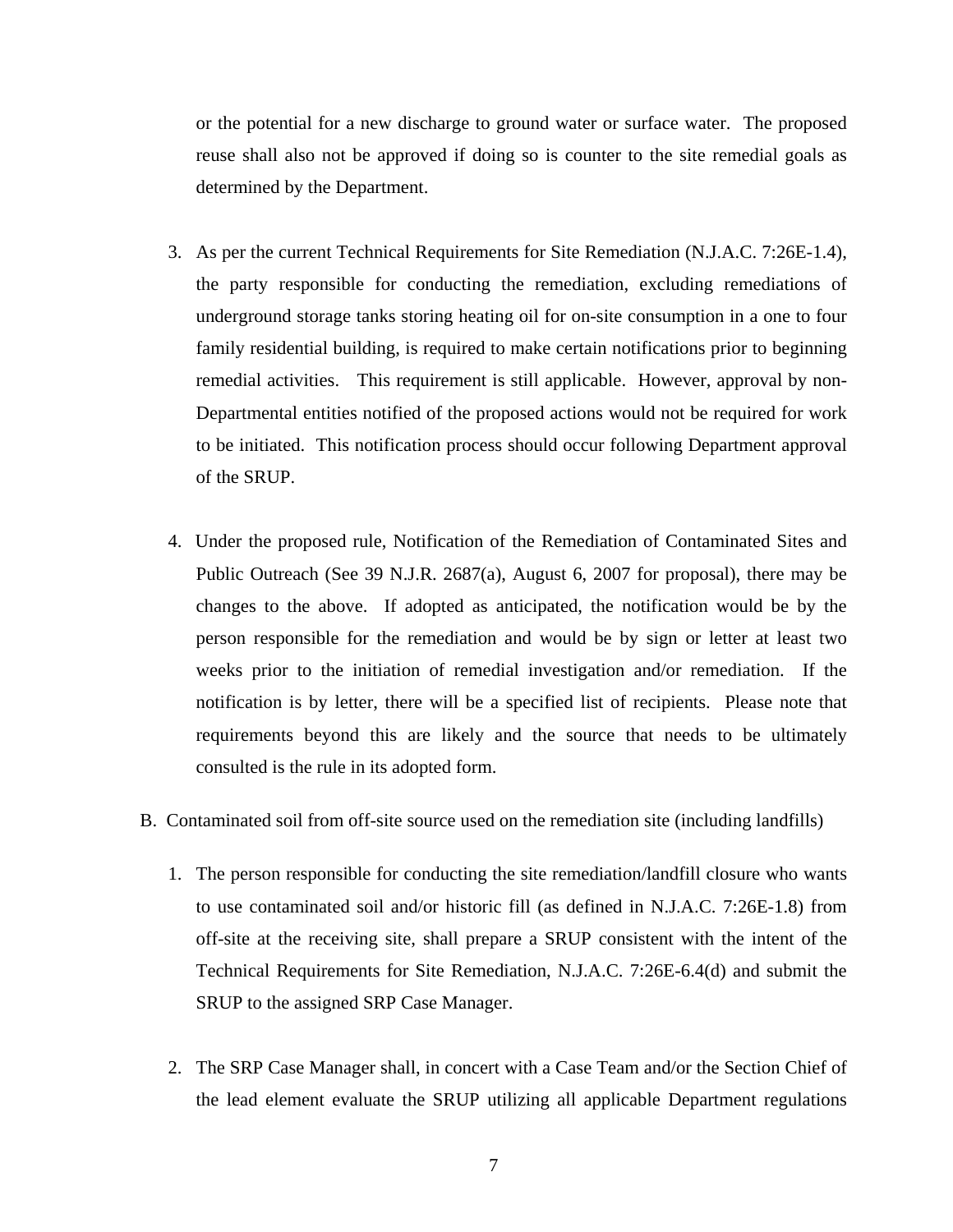and policies (e.g., Technical Requirements for Site Remediation, Guidance Document for the Remediation of Contaminated Soils (June 1996, Revised 1998), the Solid Waste Rules at N.J.A.C. 7:26-2A.8b.13-18 (when appropriate), etc.) as well as evaluate the quality of the soil pursuant to the guidance in this document. The proposed reuse should not be approved if it is likely to result in a new area of concern or the potential for a new discharge to ground water or surface water. The proposed reuse shall also not be approved if doing so is counter to the site remedial goals as determined by the Department. After consultation with the Case Team and/or the Section Chief of the lead element in SRP, the Case Manager will provide a written recommendation to the Bureau Chief of the lead element or the assigned representative regarding the SRUP approval.

- 3. As per the current Technical Requirements for Site Remediation (N.J.A.C. 7:26E-1.4), the party responsible for conducting the remediation, excluding remediations of underground storage tanks storing heating oil for on-site consumption in a one to four family residential building, is required to make certain notifications prior to beginning remedial activities. This requirement is still in force. However, approval by non-Departmental entities notified of the proposed actions would not be required for work to be initiated. This notification process should occur following Department approval of the SRUP. The exception to this would be if there were fill amounts proposed beyond that required to remediate the site in the judgement of the Department.
- 4. Under the proposed rule, Notification of the Remediation of Contaminated Sites and Public Outreach (See 39 N.J.R. 2687(a), August 6, 2007 for proposal), there may be changes to the above. If adopted as anticipated, the notification would be by the person responsible for the remediation and would be by sign or letter at least two weeks prior to the initiation of remedial investigation and/or remediation. If the notification is by letter, there will be a specified list of recipients. Please note that requirements beyond this are likely and the source that needs to be ultimately consulted is the rule in its adopted form.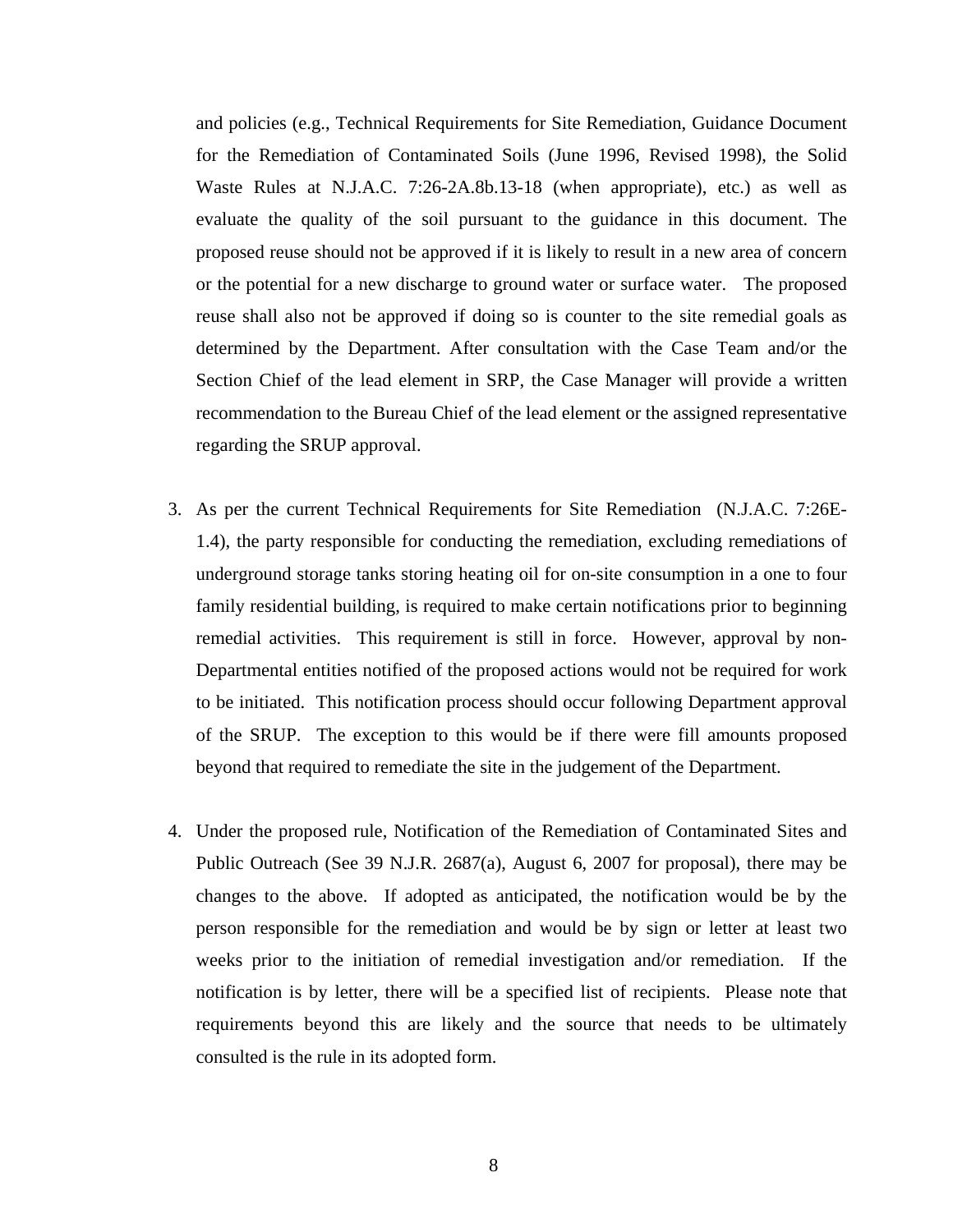- 5. If the amount of fill, in the judgement of the Department, being proposed for placement is in excess of that needed to construct the remediation/engineering controls approved within the Remedial Action Workplan and/or Landfill Closure Plan, the person responsible for the remediation shall no later than two weeks prior to initiating field activities:
	- a. Send a notification by certified mail to:
		- (1) Each owner of all real property and tenants of those properties located within 200 feet of the site boundary;
		- (2) The mayor of each municipality where the site located;
		- (3) The county designated solid waste coordinator;
		- (4) The local health official, and
		- (5) The assigned case manager or designated alternate.
	- b. Include the following in the notification:
		- (1) A description of the proposed use of contaminated material at the site;
		- (2) The anticipated contaminant concentrations of the material;
		- (3) The amount of material proposed to be brought on to the site;
		- (4) The controls designed to reduce or eliminate exposure to the contamination; and
		- (5) A tentative schedule for the activity.

The concern about excess fill is that it potentially represents de facto landfill operation without a permit and consequently without the benefit of public input. Furthermore, it can be seen as in contradiction of the current solid waste regulations and the placement of the fill may result in adverse impacts incurred by the general public through remediation liabilities if development can not be completed.

6. The Bureau Chief of the lead element or the assigned representative will approve or deny the SRUP following evaluation of any received comments provided under the above items. Any resolution of the concerns raised that are subsequently provided by the person responsible for the remediation may also be considered. The evaluation of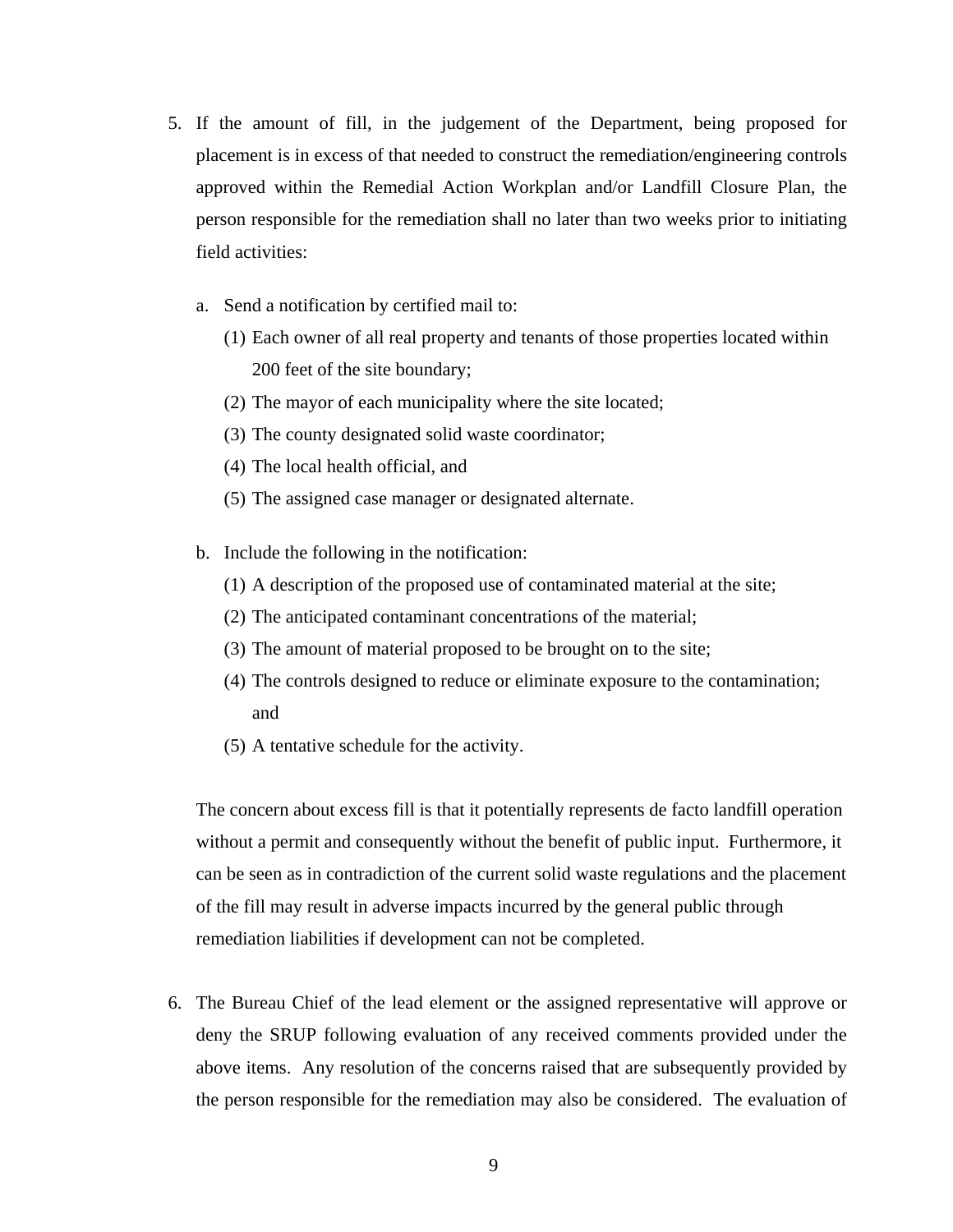the fill placement in excess of remedial needs will emphasize the examination of the nature and distribution of the contamination relative to the type and proximity of any receptors present currently or present under a potential future use. This is a mandatory part of the approval process. This will ensure any potential negative impacts are fully assessed. The person responsible for the remediation is required to notify the same parties (those initially notified) of the Department's final determination.

- C. Contaminated non-soil material to be used on the remediation site (including landfills)
	- 1. The person responsible for conducting the site remediation/landfill closure who wants to use non-soil material at a contaminated site/landfill site shall first apply for a certificate of authority to operate a beneficial reuse project (BUD) from the Solid and Hazardous Waste Program for a determination as to whether the non-soil material meets the beneficial use criteria pursuant to N.J.A.C. 7:26-1.7(g) and the guidance in this document.
	- 2. Upon receipt of written approval from the Solid and Hazardous Waste Program stating that the non-soil material meets the beneficial use criteria of N.J.A.C. 7:26-1.7(g) and the guidance in this document, the person shall submit the BUD to the SRP Case Manager to determine, pursuant to the Technical Rules and N.J.A.C. 7:26-2A.8(b) 13- 18, if the use of non-soil material is consistent with the remediation/landfill closure goals established for the site/landfill.
	- 3. As per the current Technical Requirements for Site Remediation (N.J.A.C. 7:26E-1.4), the party responsible for conducting the remediation, excluding remediations of underground storage tanks storing heating oil for on-site consumption in a one to four family residential building, is required to make certain notifications prior to beginning remedial activities. This requirement is still in force. However, approval by non-Departmental entities notified of the proposed actions would not be required for work to be initiated. This notification process should occur following Department approval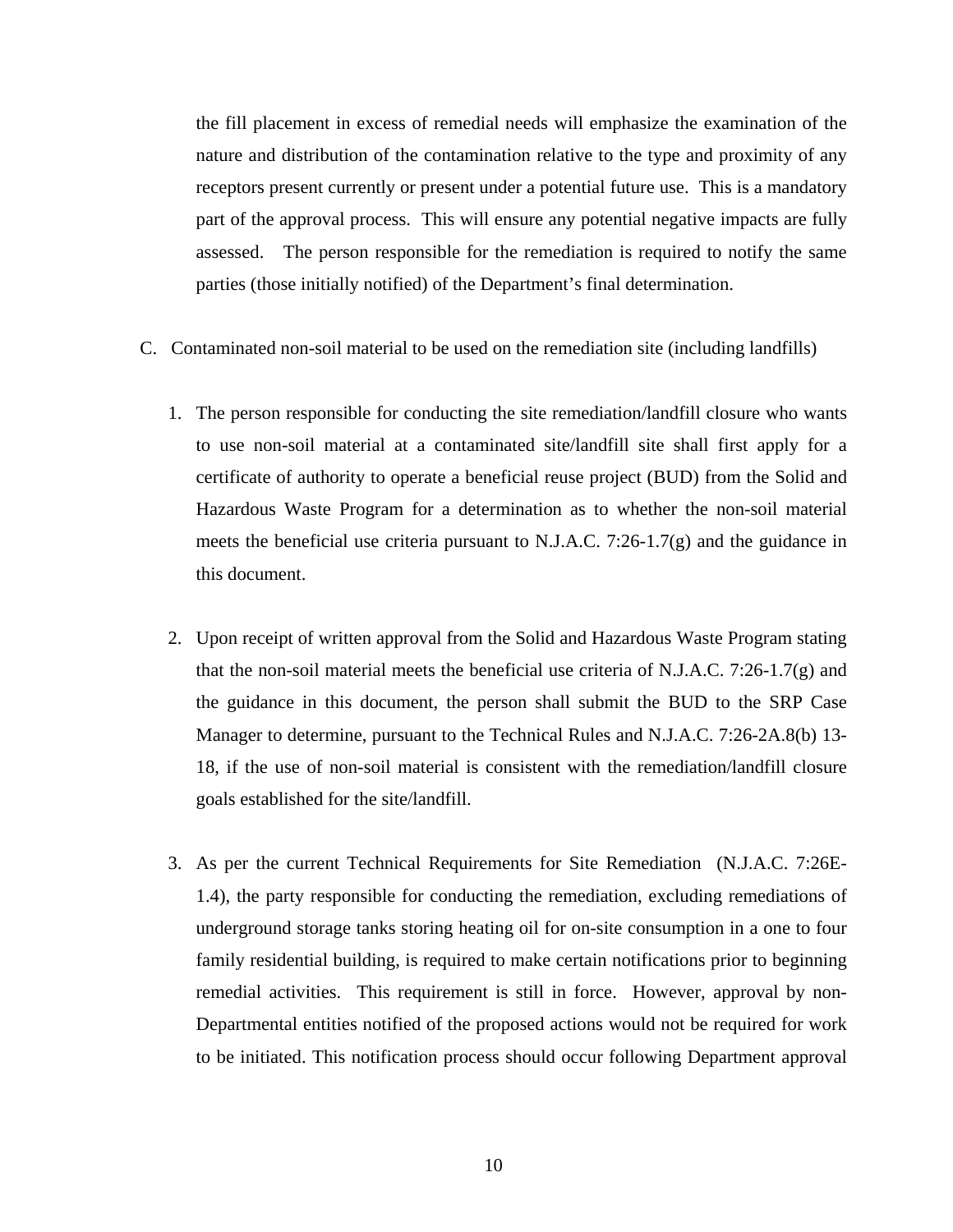of the BUD. The exception to this would be if there are fill amounts proposed beyond that required to remediate the site in the judgement of the Department.

- 4. Under the proposed rule, Notification of the Remediation of Contaminated Sites and Public Outreach (See 39 N.J.R. 2687(a), August 6, 2007 for proposal), there may be changes to the above. If adopted as anticipated, the notification would be by the person responsible for the remediation and would be by sign or letter at least two weeks prior to the initiation of remedial investigation and/or remediation. If the notification is by letter, there will be a specified list of recipients. Please note that requirements beyond this are likely and the source that needs to be ultimately consulted is the rule in its adopted form.
- 5. If in fact the amount of fill, in the judgement of the Department, being proposed for placement is in excess of that needed to construct the remediation/engineering controls approved within the Remedial Action Workplan and/or Landfill Closure Plan, the person responsible for the remediation shall no later than two weeks prior to initiating field activities:
	- a. Send a notification by certified mail to:
		- (1) Each owner of all real property and tenants of those properties located within 200 feet of the site boundary;
		- (2) The mayor of each municipality where the site located;
		- (3) The county designated solid waste coordinator;
		- (4) The local health official, and
		- (5) The assigned case manager or designated alternate
	- b. Include the following in the notification:
		- (1) A description of the proposed use of contaminated material at the site;
		- (2) The anticipated contaminant concentrations of the material;
		- (3) The amount of material proposed to be brought on to the site;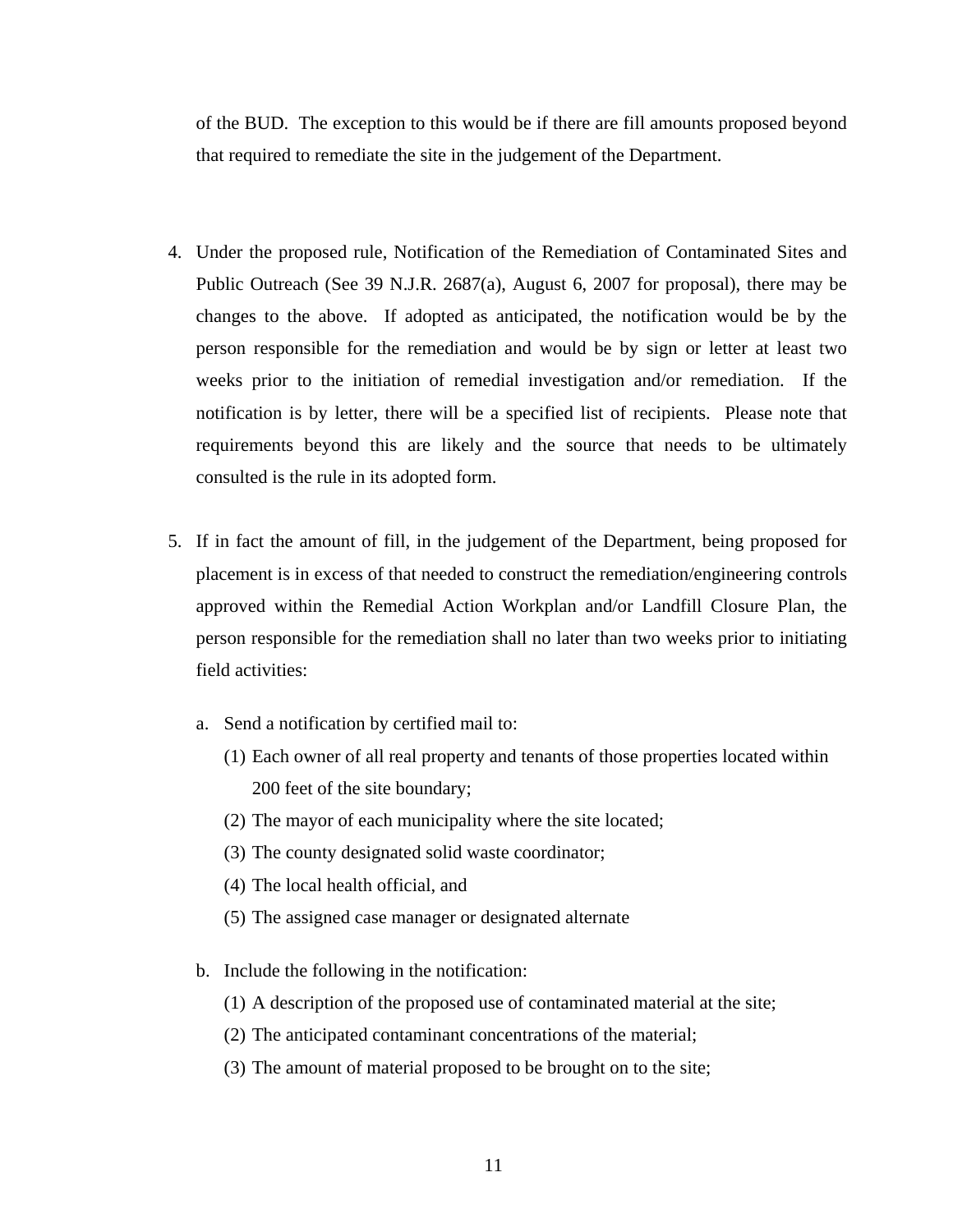- (4) The controls designed to reduce or eliminate exposure to the contamination; and
- (5) A tentative schedule for the activity.

The concern about excess fill is that it potentially represents de facto landfill operation without a permit and consequently without the benefit of public input. Furthermore, it can be seen as in contradiction of the current solid waste regulations and the placement of the fill may result in adverse impacts incurred by the general public through remediation liabilities if development can not be completed.

 6. The Bureau Chief of the lead element or the assigned representative will approve or deny the BUD following receipt of any comments provided under the above items. Any resolution of the concerns raised that are subsequently provided by the person responsible for the remediation may also be considered. The evaluation of the fill placement in excess of remedial needs will emphasize the examination of the nature and distribution of the contamination relative to the type and proximity of any receptors present currently or present under a potential future use. This is a mandatory part of the approval process. This will ensure any potential negative impacts are fully assessed. The person responsible for the remediation is then required to notify the same parties (those initially notified) of the Department's final determination.

# V. Evaluating the Site Receiving the Beneficial Reuse Material

## A. Site Remediation Sites

For site remediation sites, SRUPs; BUDs; and/or AUDs should not be formally considered until there is sufficient site investigation data to determine the extent and nature of the site contamination. Typically this would be after the remedial investigation and prior to the remedial action. The data available for the receiving site shall be evaluated to determine the contaminants and levels of concentration at the site. The Department will not approve material for beneficial use that contains contaminants different than what is presently on the receiving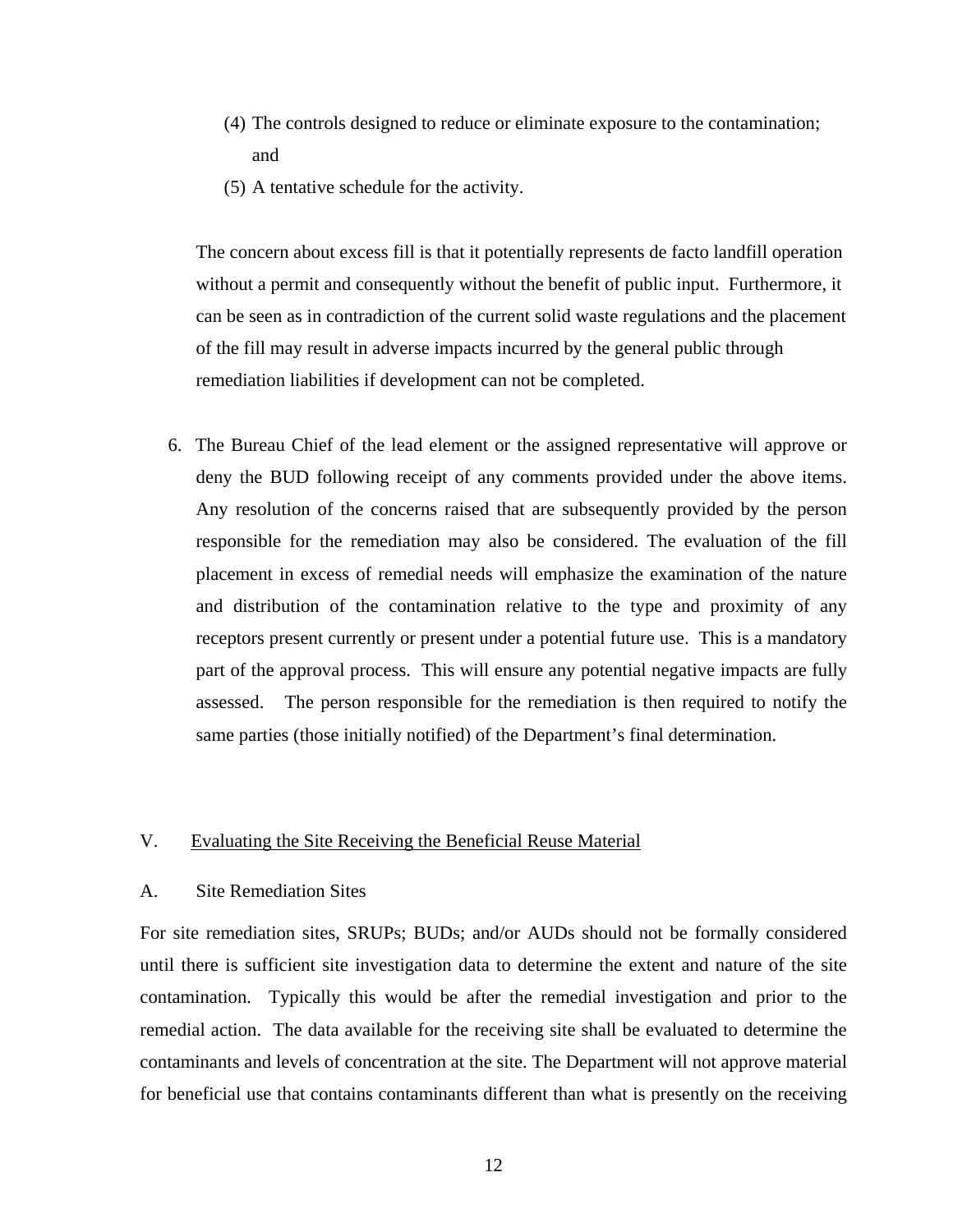site, except as noted in Section VI below. In addition, concentrations for a given contaminant in the beneficial use material cannot exceed the concentrations in the receiving site except as described in Section VI below. This provision applies to materials from on-site and off-site sources that exceed an unrestricted use standard as defined by N.J.A.C. 7:26E-1.8. Furthermore, reuse of contaminated soils within uncontaminated areas of the site or areas previously remediated to the most restrictive, applicable soil standard or guidance value shall not be approved.

#### B. Landfills

For landfills, the contaminants and levels of concentration will be instead characterized rather than delineated. The level of characterization will directly reflect the proposed end use. The recommended sampling default levels are as follows:

| <b>Exposure Scenario</b> | <b>Sample Locations</b>             |
|--------------------------|-------------------------------------|
| <b>Trespass</b>          | 1 per 2 acres with a minimum        |
|                          | of 1 per site if less than 2 acres  |
| Nonresidential           | 2 per 1 acre with a minimum         |
|                          | of 1 per site if less than one half |
|                          | acre                                |
| Residential              | 4 per 1 acre with a minimum         |
|                          | of 4 per site if less than 1 acre   |

Sampling at each location is to be conducted at the top and bottom of the waste (not to include clean capping material if present). If possible, the bottom sample is to be substituted by a sample from the soil column biased to the worst case situation based on site-specific visual observations and/or instrument readings. If deemed necessary, additional discrete sampling may be required by the Case Team/Department. Also, investigations (test pits, geophysical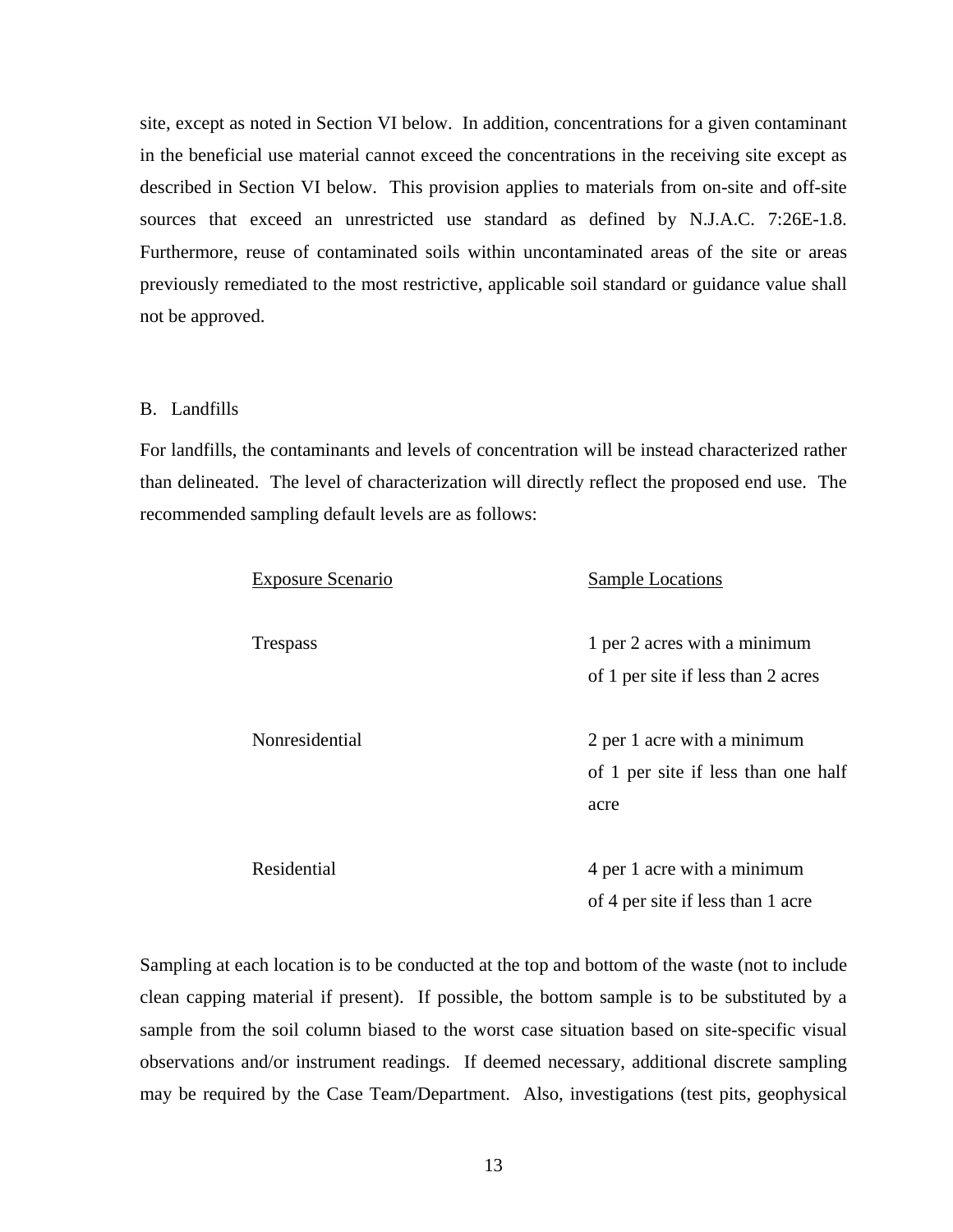surveys, etc.) for buried drums and/or free liquid product must be accomplished at landfills where the end use is planned or may be residential in nature. In all cases, liquid free product and buried drums must be appropriately addressed with removal being the default option.

For both typical contaminated sites and landfills, existing data of suitable quality may be used in this evaluation. If nothing is known about the site, full analytical suite testing is the default choice. This means the samples shall be analyzed for the Target Compound List  $+30$ /Target Analyte List analytes. With appropriate justification a more focused suite of contaminants can be employed rather than a full analytical suite. For example, if a site has been inactive for an extended period of time and there is no evidence to suggest volatile organic contaminants or free product are a concern, then volatile organic contaminants may be omitted from the targeted compound list. A suitable proposed end use would also influence this decision as well.

For all the above, Department discretion is allowed.

## VI. Evaluating the Beneficial Use Material Prior to Placement

## A. Discrete Data

For site remediation sites, the person responsible for conducting the site remediation may use the data gathered at the receiving site as part of a remedial investigation (RI) at the receiving site, conducted pursuant to N.J.A.C. 7:26E-4, to determine if the criteria listed in 1. through 4. below have been met. If an RI has not been completed (at the originating site), the material from the originating site must be sampled in accordance with the Attachment A, "Sample Characterization Requirements".

Only non-hazardous material may be used for beneficial use at any site. The person responsible for conducting the remediation shall determine whether the material proposed for beneficial use is non-hazardous waste pursuant to N.J.A.C. 7:26G, and shall submit a statement of classification to the Department which states that the material is non-hazardous. Similarly, material that contains dioxin expressed as total equivalents for 2, 3, 7, 8 TCDD at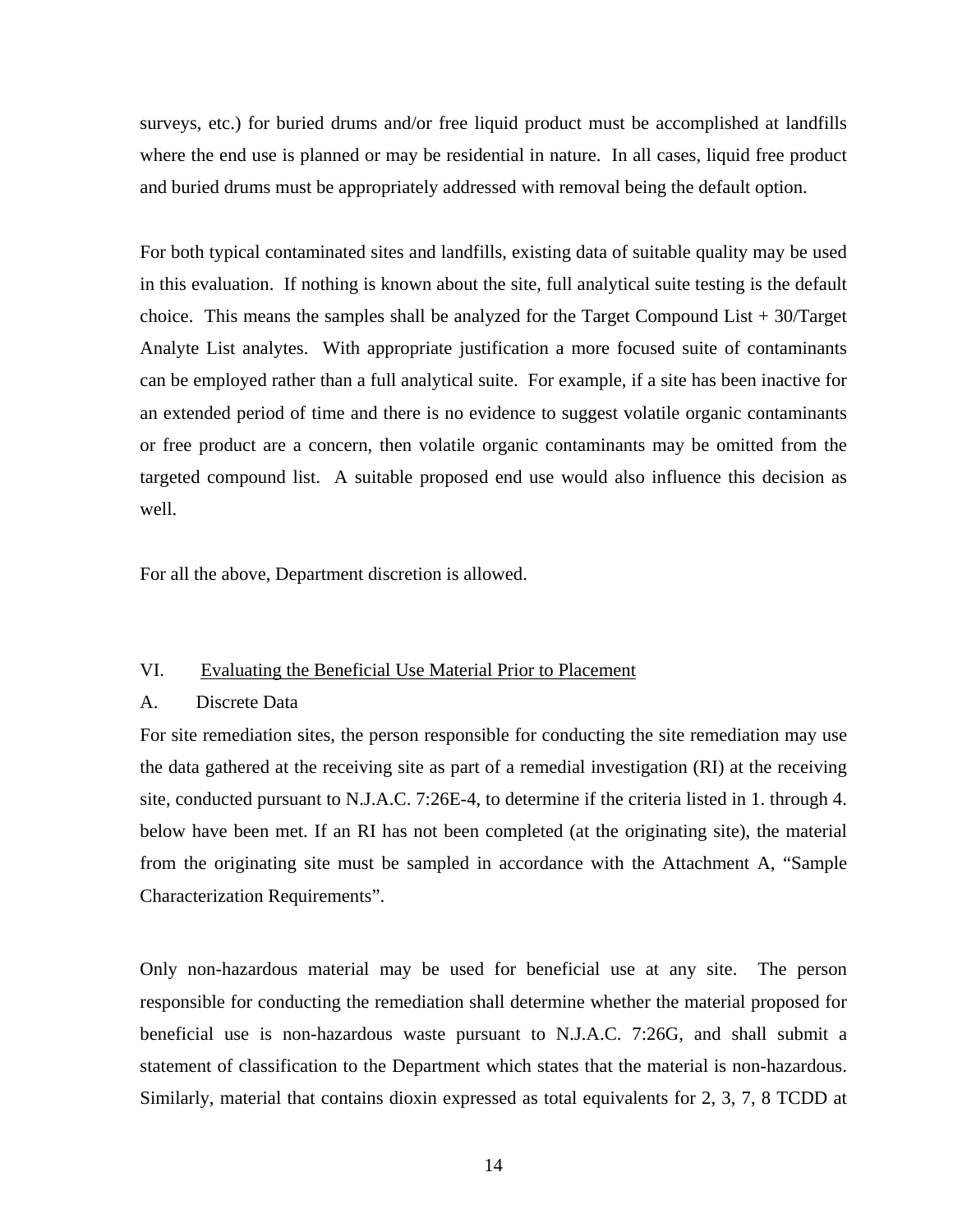concentrations above the accepted remediation/action levels is not to be used as fill. Polychlorinated biphenyls containing material must be below 10 milligrams per kilogram in order to be used unless site specific approval from EPA Region II relative to TSCA is obtained. Such material is not exempt from any capping requirements in order to provide the needed level of receptor protection deemed appropriate based on the relevant soil standard or guidance value.

In general, beneficial use material can only contain the same contaminants as those found at the receiving site. However, contaminants that are similar to those found in the receiving site, such as different types of phthalates, can be beneficially used with SRP approval on a sitespecific basis after review by the SRP Case Manager/Case Team.

For the evaluation of discrete sample data, the maximum concentration of a contaminant in the beneficial use material from the originating site cannot exceed the  $75<sup>th</sup>$  percentile of the contaminant concentration at the receiving site. The  $75<sup>th</sup>$  percentile was selected to provide a measure of conservatism and yet allow some exceedance of the average at the receiving site by individual values in the imported material. Use of the  $75<sup>th</sup>$  percentile means that outliers and the most extreme values at the receiving site are excluded from the evaluation of whether or not the material from the site of origin is acceptable. The net result is that the most extreme value found in the material to be placed must be less than 75% of all the concentrations at the receiving site. This ensures that the concentration at the receiving site does not increase. It is also protective of potential omissions due to limited sampling of the material to be placed.

To determine if the beneficial use material from the originating site does not exceed the  $75<sup>th</sup>$ percentile limit:

- 1. Determine the  $75<sup>th</sup>$  percentile of the receiving site data for each contaminant.
- 2. For an even number of samples when the  $75<sup>th</sup>$  percentile falls between two data points, determine the average of the two data points. For example, if there are 10 samples, average the values of the  $7<sup>th</sup>$  and  $8<sup>th</sup>$  data points to determine the  $75<sup>th</sup>$  percentile.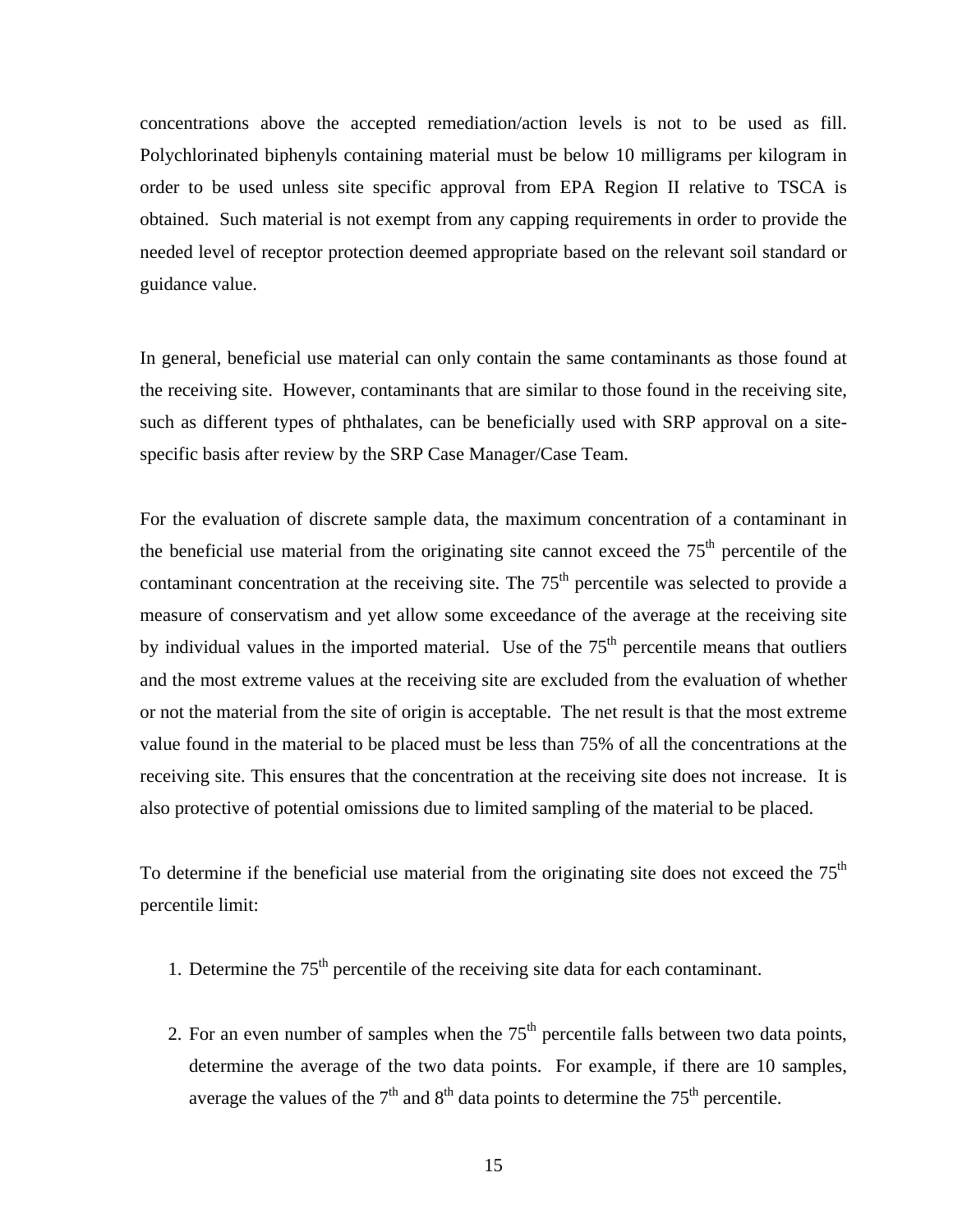- 3. Determine the highest concentration of each contaminant in the data set from the originating site.
- 4. Compare the highest concentration of each contaminant in the data set from the receiving site with the  $75<sup>th</sup>$  percentile concentration for each contaminant in the data set from the originating site.

# B. Composite Data

1

Composite data will generally result from the evaluation of material for placement using Attachment A. For composite sample data<sup>1</sup>, if any of the data to be compared are not derived from discrete samples, averages of the two sets of data are to be the basis for determining whether or not the material can be used at the receiving site. Composite data are more typical of landfill situations. Averages are appropriate because the analytical results of the composite samples represent the mixture of the discrete samples being evaluated. Such a result reflects the blending of the original discrete samples and is, therefore, more equivalent to a mean than a distinct data point. The average contaminant concentration of the originating site material can not exceed the average contaminant concentration of the material at the receiving site. Again, this reflects the concept of not making the receiving site more contaminated as a result of the importation of material.

If materials contaminated with volatile compounds are proposed for placement at a site, appropriate sampling is essential. Under the Technical Requirements, volatile compound contaminated samples can not be physically homogenized and must be handled as discrete samples. The individual analytical results can be evaluated through a mathematical average of the discrete data points.

<sup>&</sup>lt;sup>1</sup>Composite sampling generally typifies an effort where characterization rather than delineation or clean zone determination is the goal. The presumption is that the material proposed for placement will likely be extensively mixed during the excavation, handling, and placement processes. As such, an average will more likely reflect the final situation rather than the initial data from the originating site. It is also important to note that the expected mixing also serves to reduce the concern about "hot spot" concentrations at the originating site. It is not unreasonable to expect a reduction of higher concentrations in the post-placement situation commensurate with the mixing as represented by the calculated average. This of course assumes the material is accurately characterized and that it is a reasonable expectation that the volume of material being evaluated will be mixed.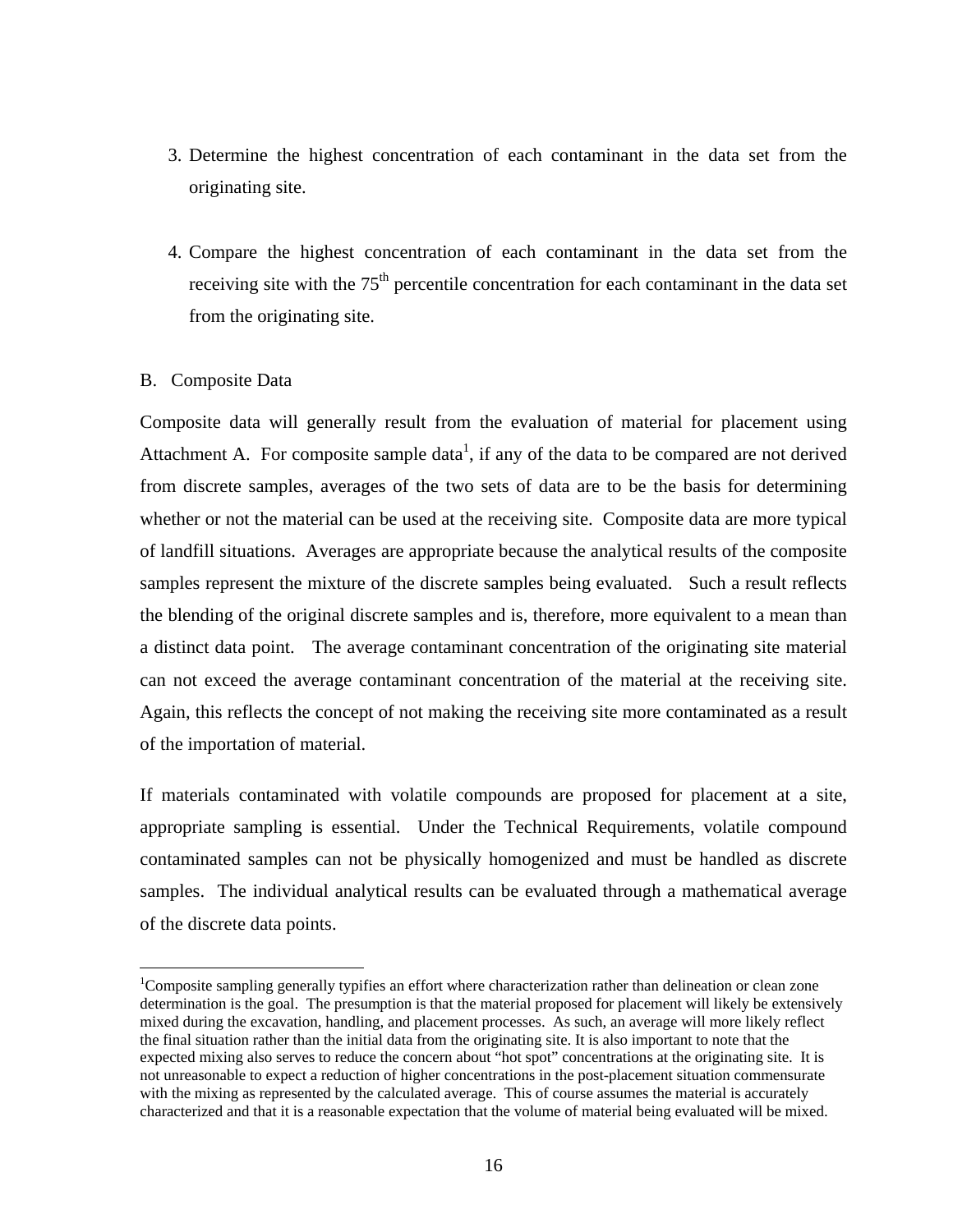The case team is to provide the initial or preliminary acceptance or rejection of this material. The goal is not to make the site more contaminated from a concentration perspective. Similarly, contaminating clean or cleaner areas of the same site is not desired. In addition, the remedial actions must be modified to appropriately address the increased mass of contaminants that will be present. This would include precluding vapor intrusion as well as impacts to ground water. This guidance is not intended to focus only on disposal of contaminated material to the detriment of the solid waste regulations, but primarily as a means to remediate sites in a more efficient manner that leads to other sites being closed out at levels below those of any regulatory concern resulting in an overall environmental benefit.

Please note that this guidance is not intended to contravene or preclude any actions required by other Federal, State, or local laws or regulations.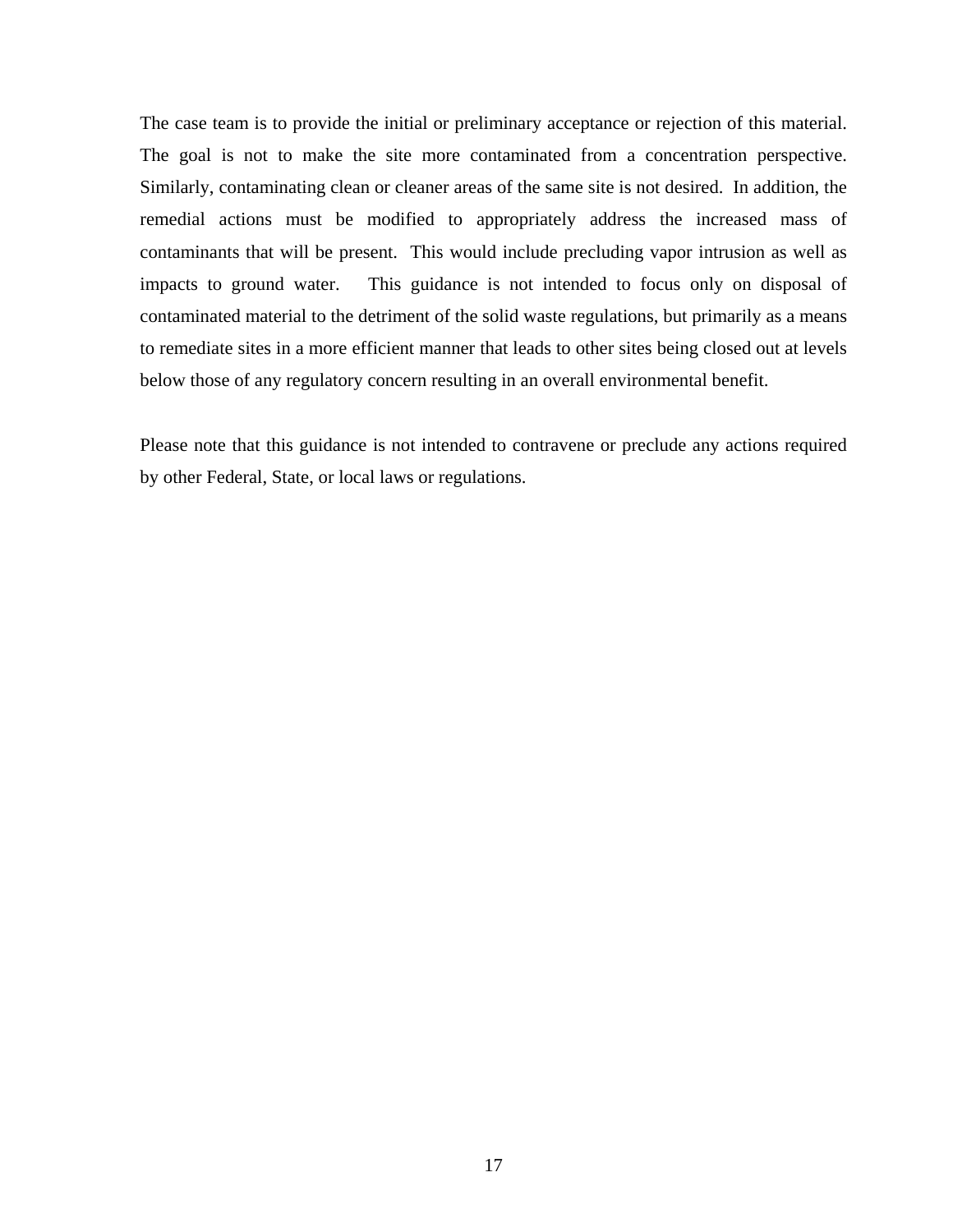$\overline{a}$ 

## Sample Characterization Requirements

The following is the sample characterization protocol for **soil and non-soil material being proposed for beneficial use from an originating site at which a remedial investigation has not been completed.** All materials originating from sites that have not been properly evaluated (Remedial Investigation), must be sampled in accordance with the following protocol prior to their reuse at remediation and landfill sites<sup>2</sup>. The samples collected pursuant to this protocol shall be analyzed for Target Compound List  $+$  30/Target Analyte List analytes and the results compared with sampling data from the receiving site to determine if the criteria for beneficial use of the material have been met. With Department concurrence, the full analytical suite may be reduced provided sufficient justification is provided. This includes the evaluation of data collected previously assuming it is of adequate quality.

The sample collection design is the same as that used for hazardous waste characteristic testing. This was purposely done to potentially avoid redundant sampling efforts for the same material. The use of this scheme was not intended to be applied exclusively and can be varied from with Department approval. This would potentially include the use of an evaluation pursuant to N.J.A.C. 7:26E-6.4(d).

If materials contaminated with volatile compounds are proposed for placement at a site, appropriate sampling is essential. Under the Technical Requirements, volatile compound contaminated samples can not be physically homogenized and must be handled as discrete samples. The individual analytical results can be evaluated via the mathematical average of the discrete data points.

Note that the Department reserves the right to amend this protocol.

I. Determining the proper number of samples for soils to be brought onto the site

 $2^{2}$  To the extent that composite samples are used, the comments made in the first footnote also apply here.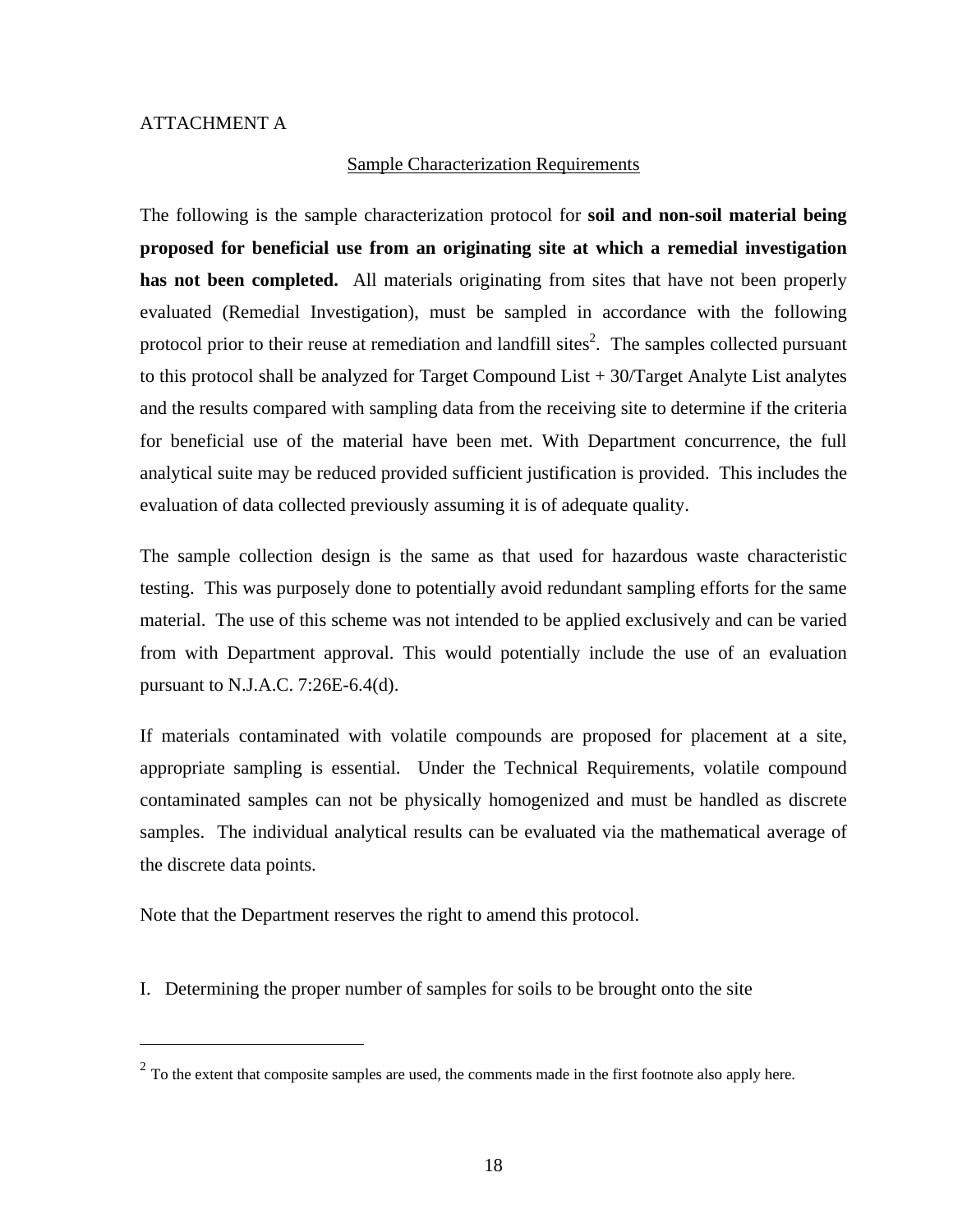- A. For fill volume up to and including 900 cubic yards:
	- 1. Divide the fill material into grids representing no more than 20 cubic yards.
	- 2. Collect 1 sample from each grid.
	- 3. If the fill material appears relatively homogeneous, up to 5 adjacent grid samples may be composited on an equal basis, at the laboratory, to make an "area composite" sample.
	- 4. Relative to large, non-homogeneous material, sampling guidance in the Field Sampling Procedures Manual and/or the analytical method would constitute the initial basis of how to proceed. Where not specified, sampling would be biased to the worst case situation.
- B. For fill volume greater than 900 and up to and including 9,000 cubic yards:
	- 1. Divide the fill material into 45 equal grids.
		- a. If the volume of each grid is less than 100 cubic yards, collect a "grid composite" by taking 1 sample for each 20 cubic yards within the grid.
		- b. If the grids are greater than or equal to 100 cubic yards, collect a "grid composite" by taking and compositing 5 random samples within the grid.
	- 2. If the waste appears relatively homogeneous, composite up to 5 adjacent "grid composites" on an equal weight basis, at the laboratory to make each "area composite".
	- 3. Relative to large, non-homogeneous material, sampling guidance in the Field Sampling Procedures Manual and/or the analytical method would constitute the initial basis of how to proceed. Where not specified, sampling would be biased to the worst case situation.